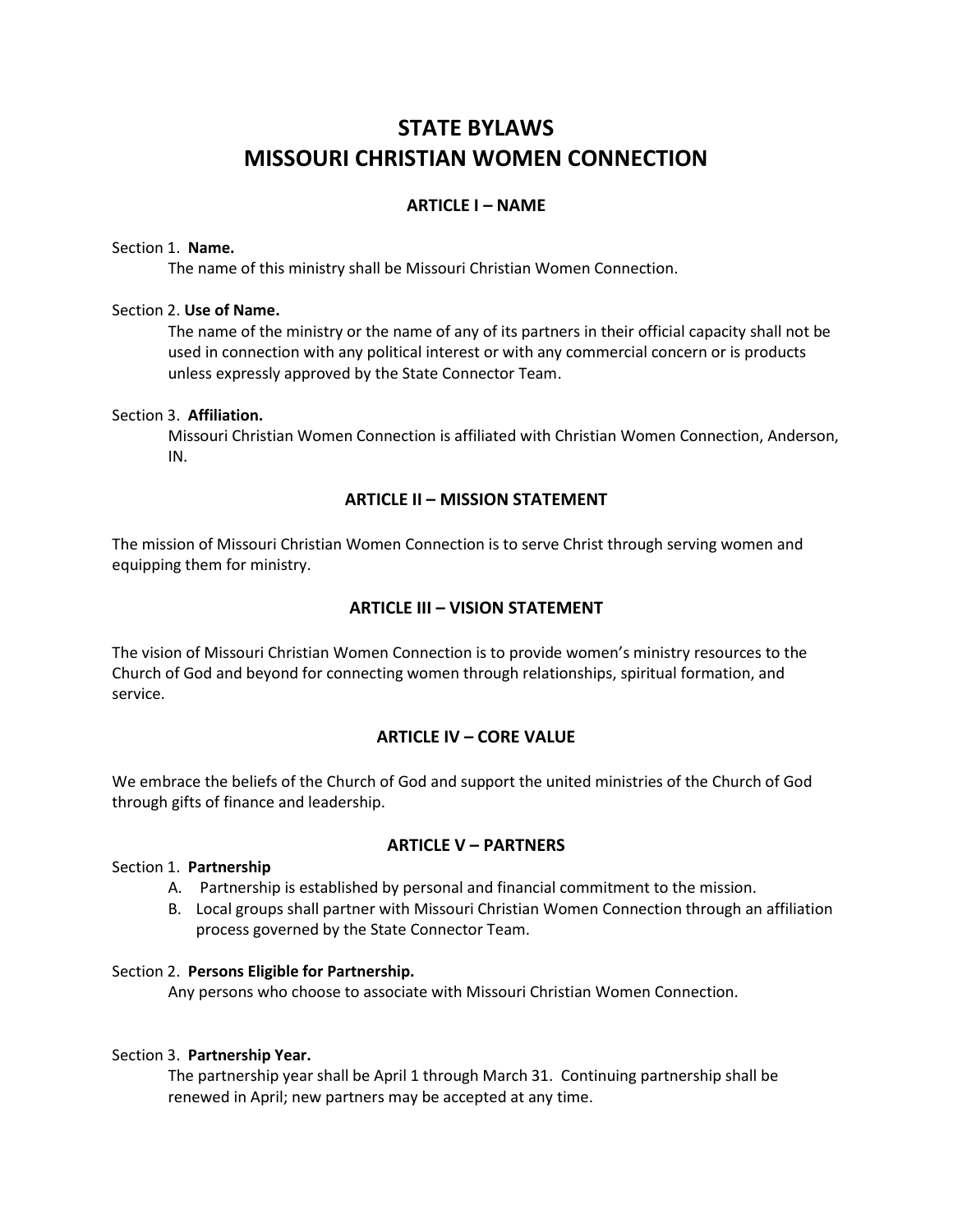#### Section 4. **Partnership Commitment.**

The partnership commitment for each partnership level shall from time to time be determined by the Christian Women Connection Council and listed in the Partnership Policies of Christian Women Connection.

#### Section 5. **Partnership Privileges.**

All partners shall carry full partnership privileges in the local, state, and national ministries.

### **ARTICLE VI – FISCAL YEAR**

The fiscal year of this ministry shall be April 15 through April 14.

## **ARTICLE VII – ORGANIZATIONAL STRUCTURE OF MISSOURI CHRISTIAN WOMEN CONNECTION**

### Section 1. **National.**

Christian Women Connection, Inc. is an association of state/area and local groups that subscribe to the mission statement and informally affiliate with Christian Women Connection, Inc. The National ministries are composed of:

- A. National staff
- B. Board of Directors
- C. Christian Women Connection Council

### Section 2. **State/Area Groups.**

- A. Each State group shall have a State Coordinator who is a member in good standing of a Church of God congregation.
- B. The State Connector Team is composed of the following:
	- a. Coordinator
	- b. Assistant Coordinator
	- c. Recording Secretary
	- d. Treasurer
	- e. Finance Coordinator
	- f. Service Connector
	- g. Relationship Connector
	- h. Spiritual Development Connector
	- i. Women Clergy Connector
	- j. Pastor Connector (State Coordinator Missouri Ministries)
	- k. Nominating Committee Chair
	- l. Other positions as deemed necessary (Historian)
	- m. Any national officer residing in the state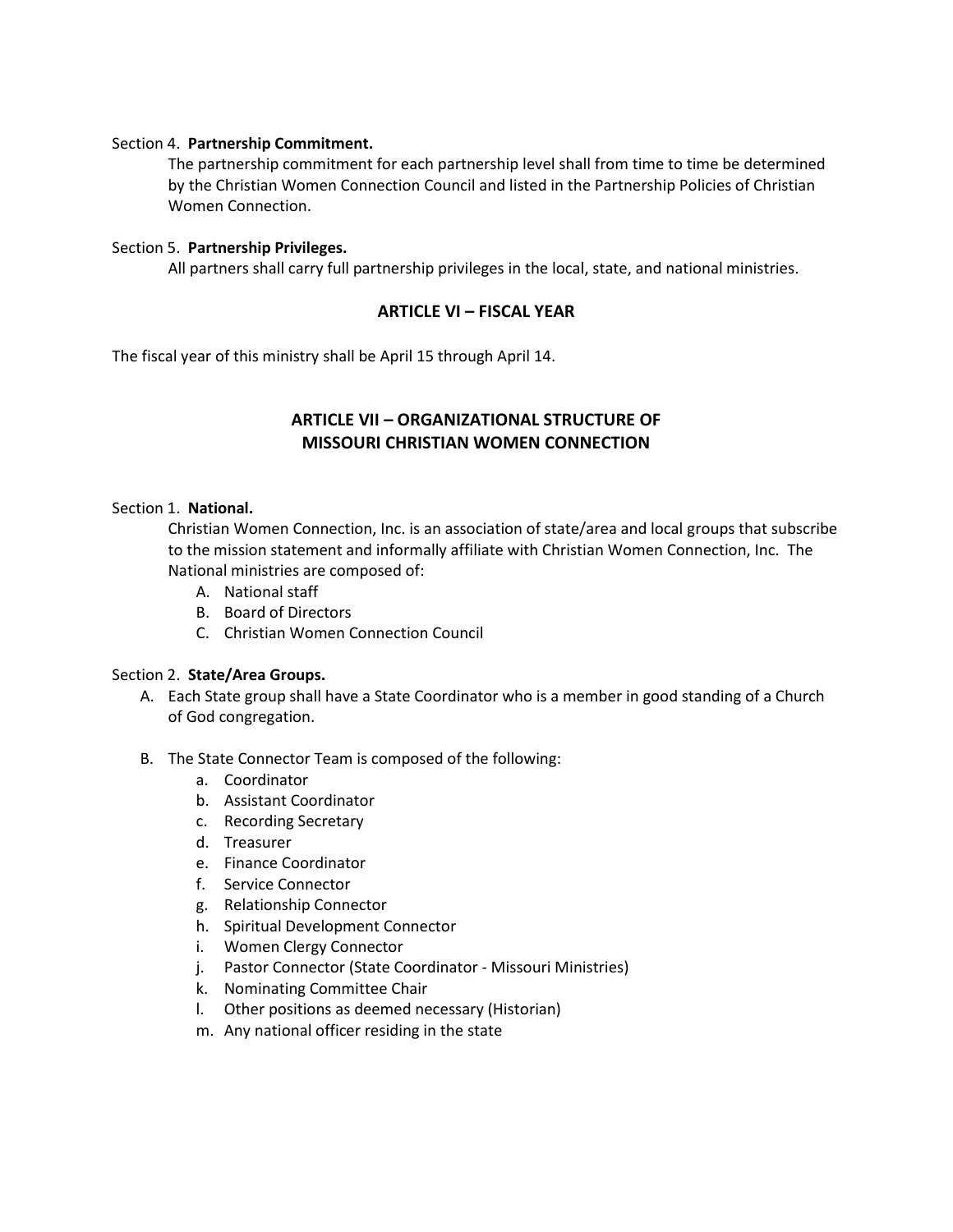C. Missouri Christian Women Connection shall promote the mission of Christian Women Connection in their state, whose bylaws shall be in harmony with the bylaws of Christian Women Connection.

### Section 3. **Local Groups.**

- A. A local group of Christian Women Connection may be formed by any group within a local congregation.
- B. Each local chapter shall have a local Coordinator who is a member in good standing of a Church of God congregation.
- C. Local groups shall promote the mission of Christian Women Connection in their church and community, whose bylaws shall be in harmony with the bylaws of Christian Women Connection.

### **ARTICLE VIII – CONNECTOR TEAM**

### Section 1. **Officers**

The Connector Team shall be:

- a. Coordinator
	- b. Assistant Coordinator
	- c. Recording Secretary
	- d. Treasurer
	- e. Parliamentarian
	- f. Finance Coordinator
	- g. Service Connector
	- h. Relationship Connector
	- i. Spiritual Development Connector
	- j. Women Clergy Connector
	- k. Pastor Connector (State Coordinator Missouri Ministries)
	- l. Nominating Committee Chair
	- m. Other positions as deemed necessary (Historian)
	- n. Any national CWC officer residing in the state

### Section 2. **Definition of Duties of Connector Team**

See job focus sheets attached at the end of this document.

### Section 3. **Responsibilities of Connector Team**

The Connector Team shall perform the business of the ministry in harmony with the bylaws of the ministry. The Connector Team has legal authority to conduct the business of the ministry.

### Section 4. **Election/Appointments of Connector Team**

- A. Election of the Connector Team and Nominating Committee shall be by ballot or acclamation at the annual Missouri Christian Women Connection business meeting.
- B. The elected members shall be divided into three groups, to be elected/appointed every three years.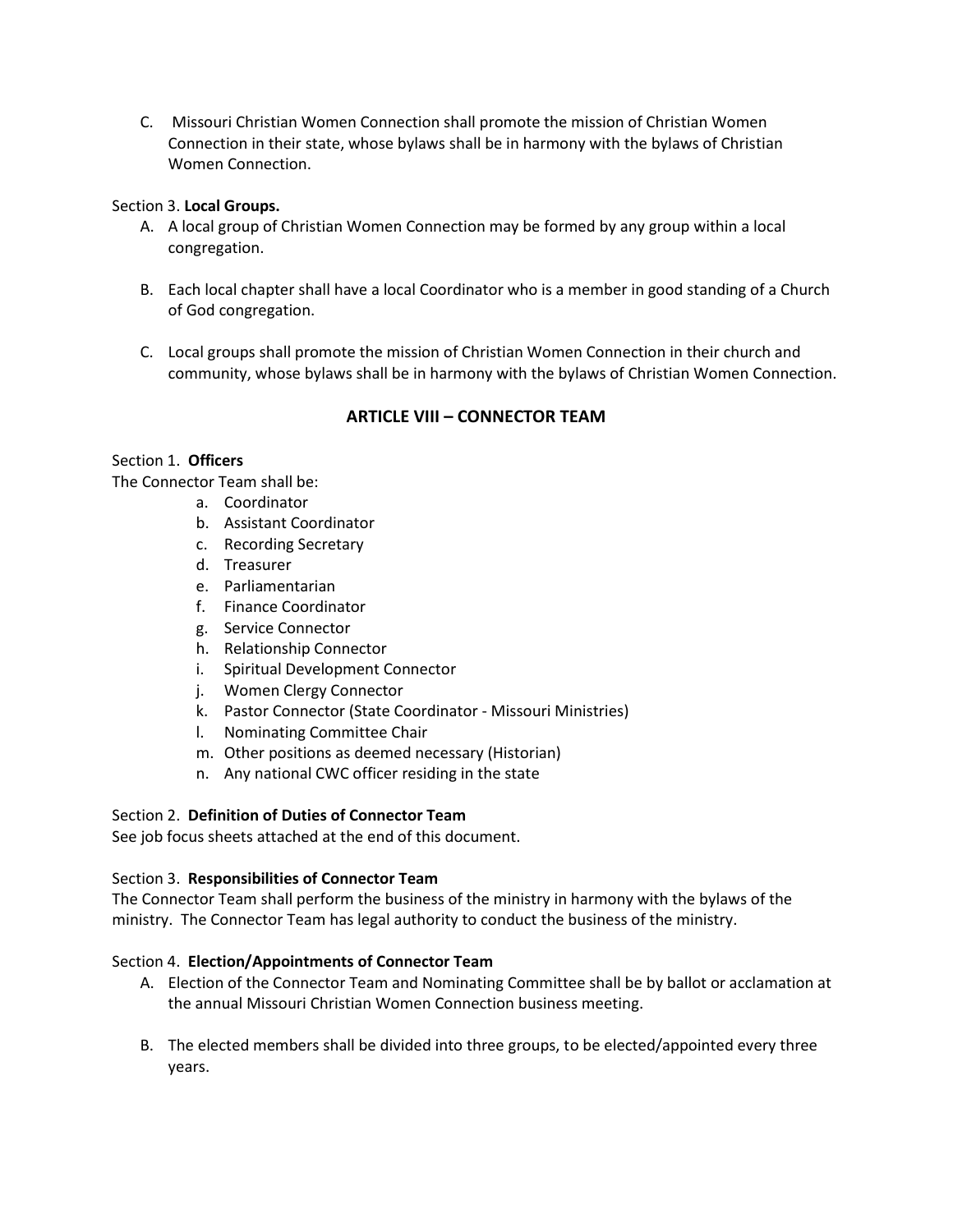Group1:

Elections: Coordinator, Finance Coordinator, Nominating Committee (1-2) Appointment: Women Clergy

Group2:

Elections: Assistant Coordinator, Recording Secretary, Relationship Coordinator, Nominating Committee (1-2) Appointment: Parliamentarian

Group3: Election: Treasurer, Spiritual Development Connector, Service Connector, Nominating Committee (1) Appointment: Historian

- C. In the event of an unexpired term or vacancy on the Connector Team and Nominating Committee the Coordinator in conjunction with the Connector Team will fill the position(s).
- D. State Coordinator of Missouri Ministries has an automatic seat on the Connector Team.

### Section 5. **Term of Office.**

- A. The term of office for the Connector Team shall be three years.
- B. No elected member shall be eligible to serve for more than six years consecutively on the Connector Team without an interim period of one year elapsing prior to the nomination for office, except for the nomination for a new Coordinator.

## Section 6. **Meetings.**

- A. The Connector Team shall meet at least three times in a fiscal year.
- B. Special meetings (Physical or Electronic) of the Connector Team may be called by the Coordinator or shall be called on the written request of two members of the Connector Team.
- C. A majority of members shall constitute a quorum.
- D. A two-thirds majority is required to approve any action.

## Section 7. **Resignation of Member.**

The resignation of a member of the Connector Team shall be submitted in writing (physical or electronic) to the Coordinator and shall become effective when received.

## **ARTICLE IX – COORDINATORS' COUNCIL**

## Section 1. **Members.**

Members of the Coordinators' Council shall be comprised of the State Connector Team, Appointed State Committee Members and each Local Coordinator.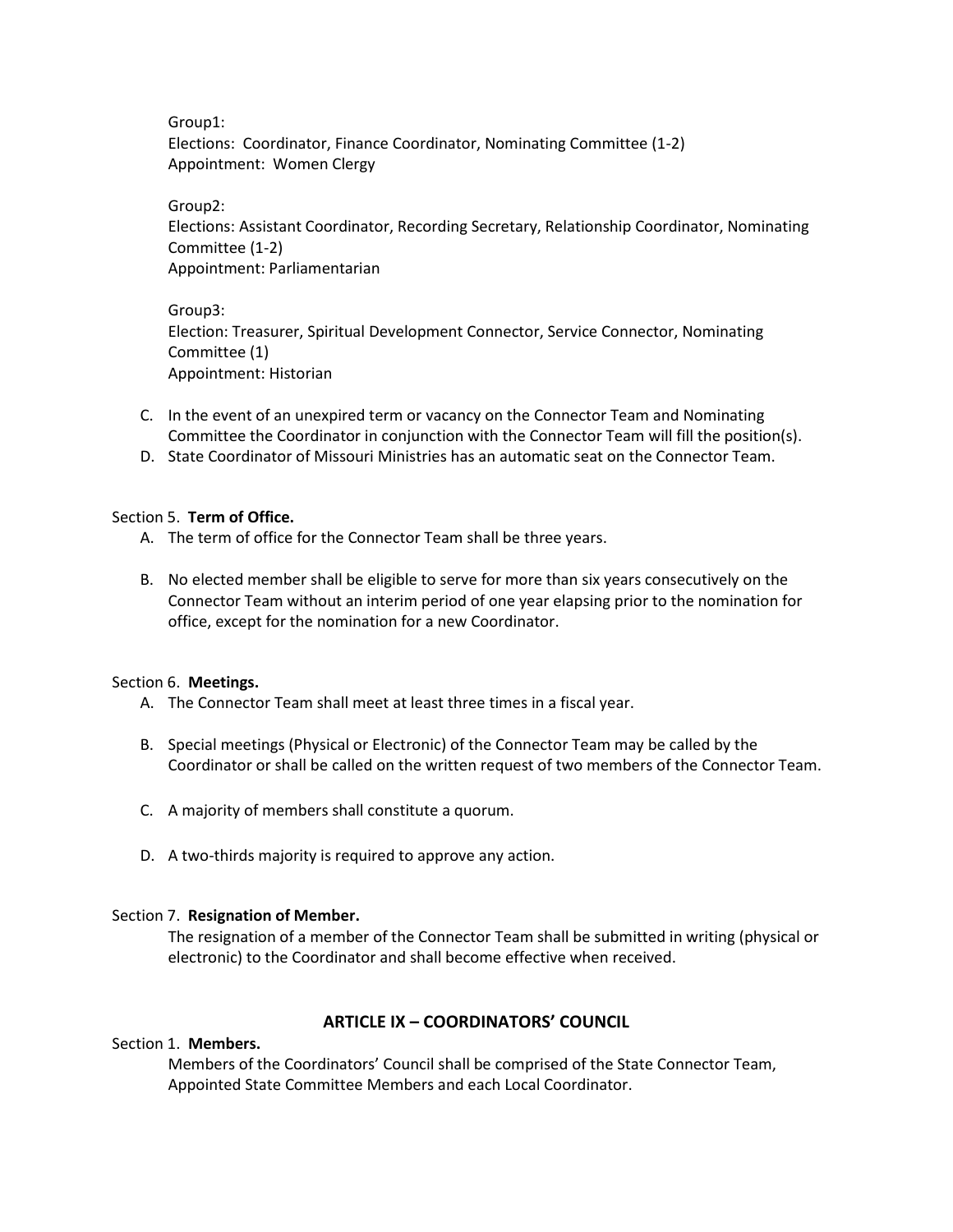#### Section 2. **Duties of the Coordinators' Council.**

- A. The Coordinators' Council is the governing body of the Missouri Christian Women Connection.
- B. The Coordinators' Council shall perform the business of this organization according to the actions of the Annual Assembly and in harmony with the bylaws of the organization.

### Section 3. **Meetings**

- A. The regular meeting of the Coordinators' Council shall be held each year at the Annual State Convention prior to the annual business meeting.
- B. A majority of the members shall constitute a quorum.

### **ARTICLE X – NOMINATING COMMITTEE**

#### Section 1. **Membership**

The Nominating Committee shall consist of three to five members and shall be elected by ballot or acclamation the annual Missouri Christian Women Connection business meeting. The Nominating Committee shall annually elect its chair from its membership.

#### Section 2. **Term**

- A. The term of office shall be three years.
- B. Terms shall be staggered in accordance with Article VIII, Section 4.B.
- C. No person shall be eligible to serve consecutive terms.
- D. An interim period of one year shall elapse prior to re-nomination to the Nominating Committee.

#### Section 3. **Powers of Nominating Committee**

The Nominating Committee shall proceed according to the Bylaws of Missouri Christian Women Connection.

### Section 4. **Definition of Duties of Nominating Committee**

See job focus sheets attached at the end of this document.

### **ARTICLE XI – STANDING AND SPECIAL COMMITTEES**

#### Section 1. **Appointment of Committees**

The Coordinator in conjunction with the Connector Team shall appoint all committees necessary to the work of the ministry, with the exception of the Nominating Committee, which shall be nominated by the Connector Team and elected by the Missouri Christian Women Connection at the annual business meeting.

#### Section 2. **Standing Committees**

Standing committees shall be as follows:

#### A. **Program Planning Committee.**

The Program Planning committee shall consist of the Spiritual Development Connector and two appointed members. The Spiritual Development Connector shall preside as chair.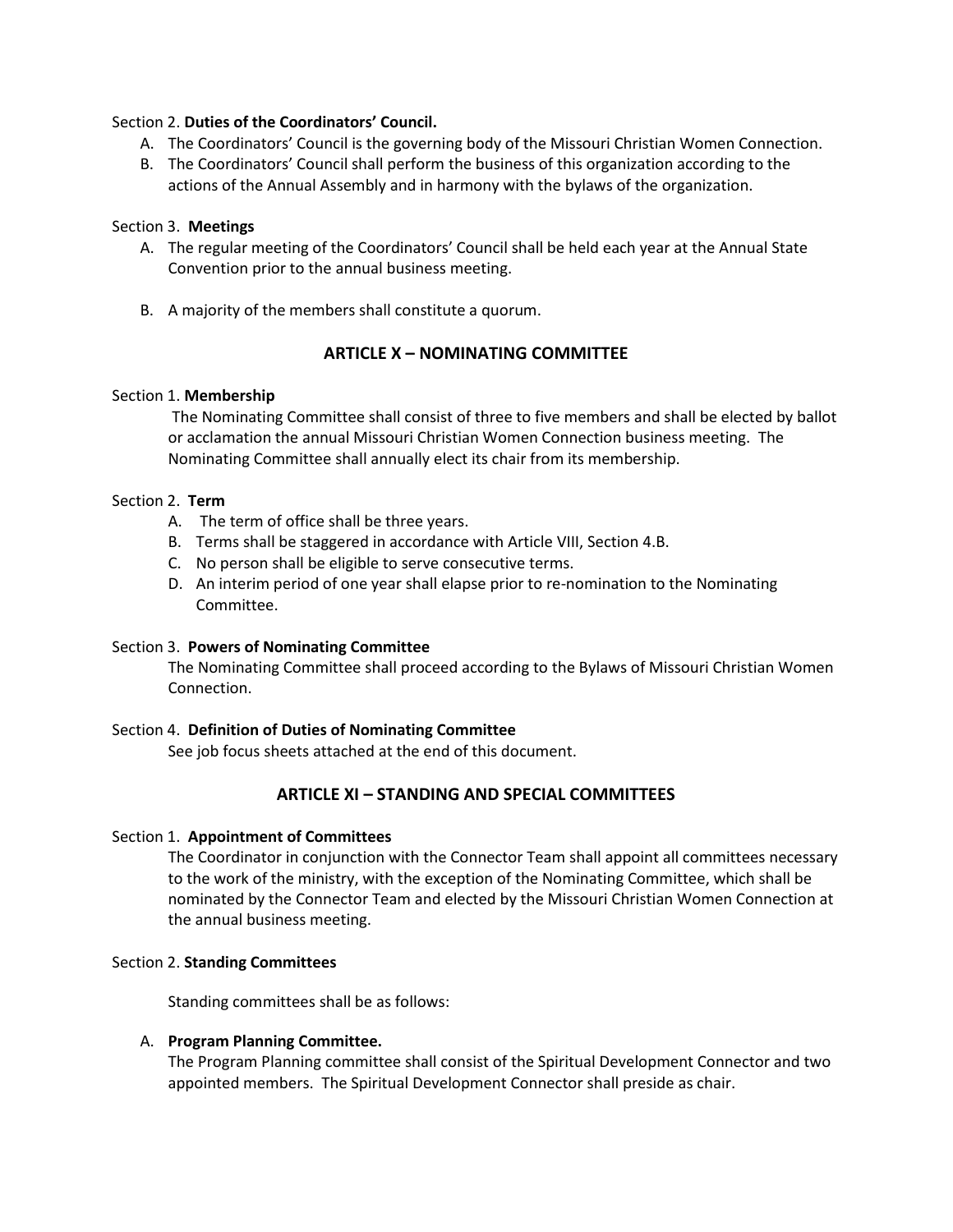B. **Bylaws Committee.** The Bylaws Committee shall consist of the Parliamentarian or Assistant Coordinator and two appointed members. The Parliamentarian or Assistant Coordinator shall preside as chair. The committee shall be responsible for reviewing the bylaws and recommending amendments to the Connector Team.

### C. **Finance Committee.**

The Finance Committee shall consist of the Coordinator, Treasurer and Finance Coordinator. The Finance Coordinator shall preside as chair.

### D. **Audit Committee.**

Annually the Coordinator shall appoint a member of the Connector Team to chair a Review Committee that will be responsible for reviewing and verifying all treasurers' accounts

### E. **Scholarship Committee.**

The Scholarship Committee consisting of three members shall be appointed by the Coordinator and ratified by the Connector Team. Appointees shall serve for a three-year term, with one appointment each year.

See job focus sheets attached at the end of this document.

### Section 3. **Ex-Officio Membership.**

The Coordinator shall be an ex-officio member of all committees, except the Nominating Committee.

### Section 4. **Procedure.**

All committees shall work in accordance with the job focus sheets of the ministry. See job focus sheets attached at the end of this document.

### Section 5. **Quorum.**

A majority of the members of any committee shall constitute a quorum.

## **ARTICLE XII – MISSOURI STATE MEETINGS**

### Section 1. **Partnership.**

All partners are members of the Missouri Annual Business Meeting. See Article V. Section 1.a. and b.

### Section 2. **Regular Meetings**

The Missouri Christian Women Connection shall hold meetings/conventions/events throughout the year to promote the vision of the organization.

### Section 3. **Convention**

- A. The state convention shall be held annually, on the weekend of the first Sunday in May.
- B. The state convention shall rotate among five sections of the state whenever possible, in the following order. Southwest, Central, Northwest, Southeast, and Northeast. Moberly and Kirksville will be included in the Northwest Section. DeSoto will be included in the Northeast Section.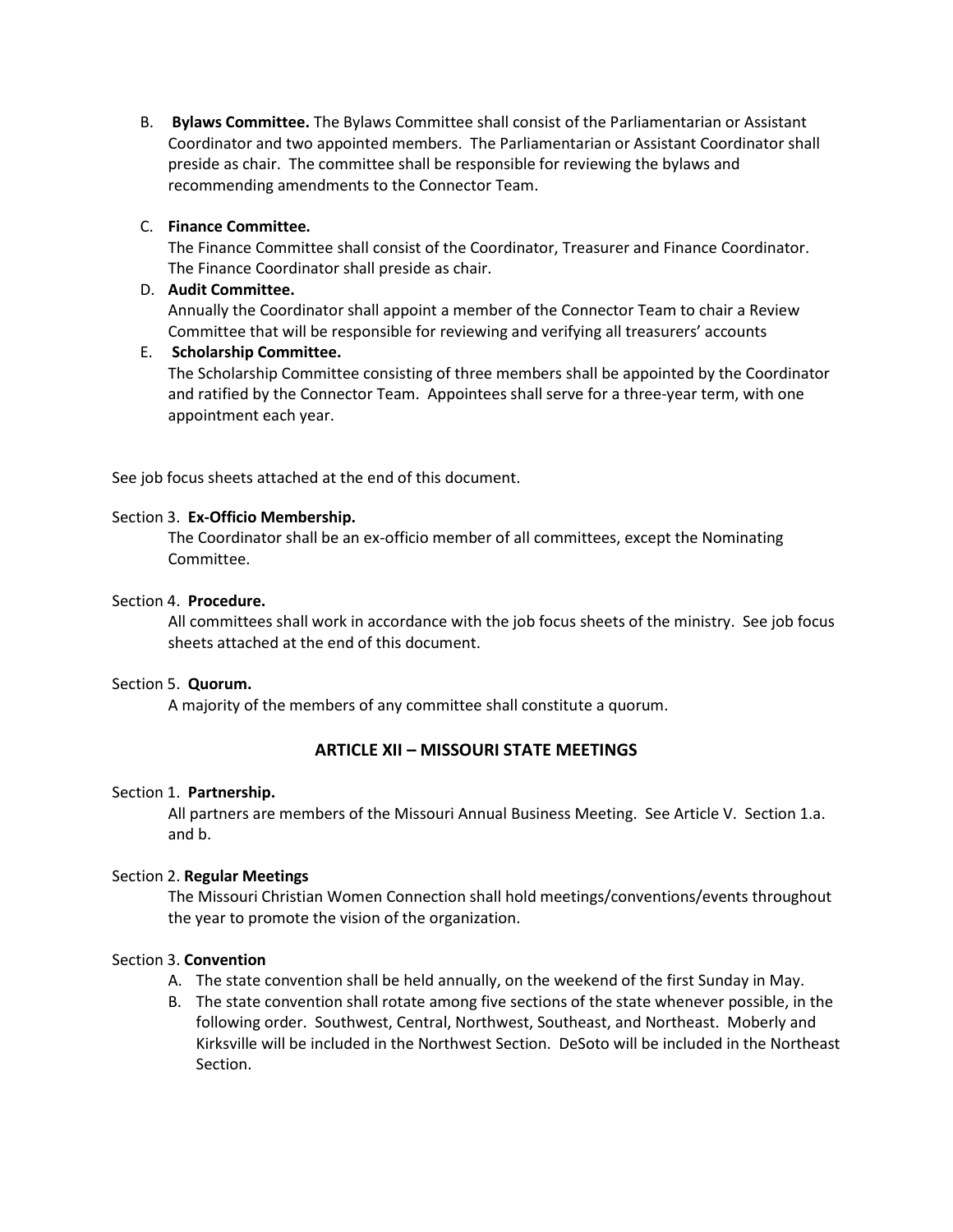#### Section 4. **Annual Meeting**

The Missouri Christian Women Connection shall hold an annual meeting for the purpose of electing officers, receiving reports of officers and committees, and for any other business that may arise.

### Section 5. **State Prayer Retreat**

- A. The State Prayer Retreat shall be held annually, on the weekend of the first Sunday in October.
- B. The state prayer retreat will be held at Camp Sharon or other designated location.

### Section 6. **Special Meetings**

Special meetings may be called by the Connector Team or by a majority of the Connector's Council. The purpose of the meeting shall be stated in the call. At least two (2) days' notice shall be given, except in the case of emergency.

### Section 7. **Annual Coordinator's Council Meeting**

See Article IX Section 3. A.

#### Section 8. **Quorum**

A majority of partners shall constitute a quorum.

### **ARTICLE XIII – PARLIAMENTARY AUTHORITY**

*Robert's Rules of Order Newly revised* is the suggested governance manual for this ministry.

## **ARTICLE XIV – AMENDMENTS TO BYLAWS**

These bylaws may be amended by a two-thirds vote at the annual Coordinator's Council meetings, provided that the amendment has been proposed by the Coordinators' Council, Connector Team, or Committee. A notice will be sent to all members no fewer than 2 weeks prior to the meeting.

## **ARTICLE XV – GRIEVANCE AND DISCIPLINARY PROCEDURES**

### Section 1. **Members of Connector Team – Grievances.**

In every situation, Matthew 18:15-17 will be used as the guideline.

#### Section 2. **Connector Team – Discipline.**

If Discipline is called for, Matthew 18:15-17 will be used as the guideline.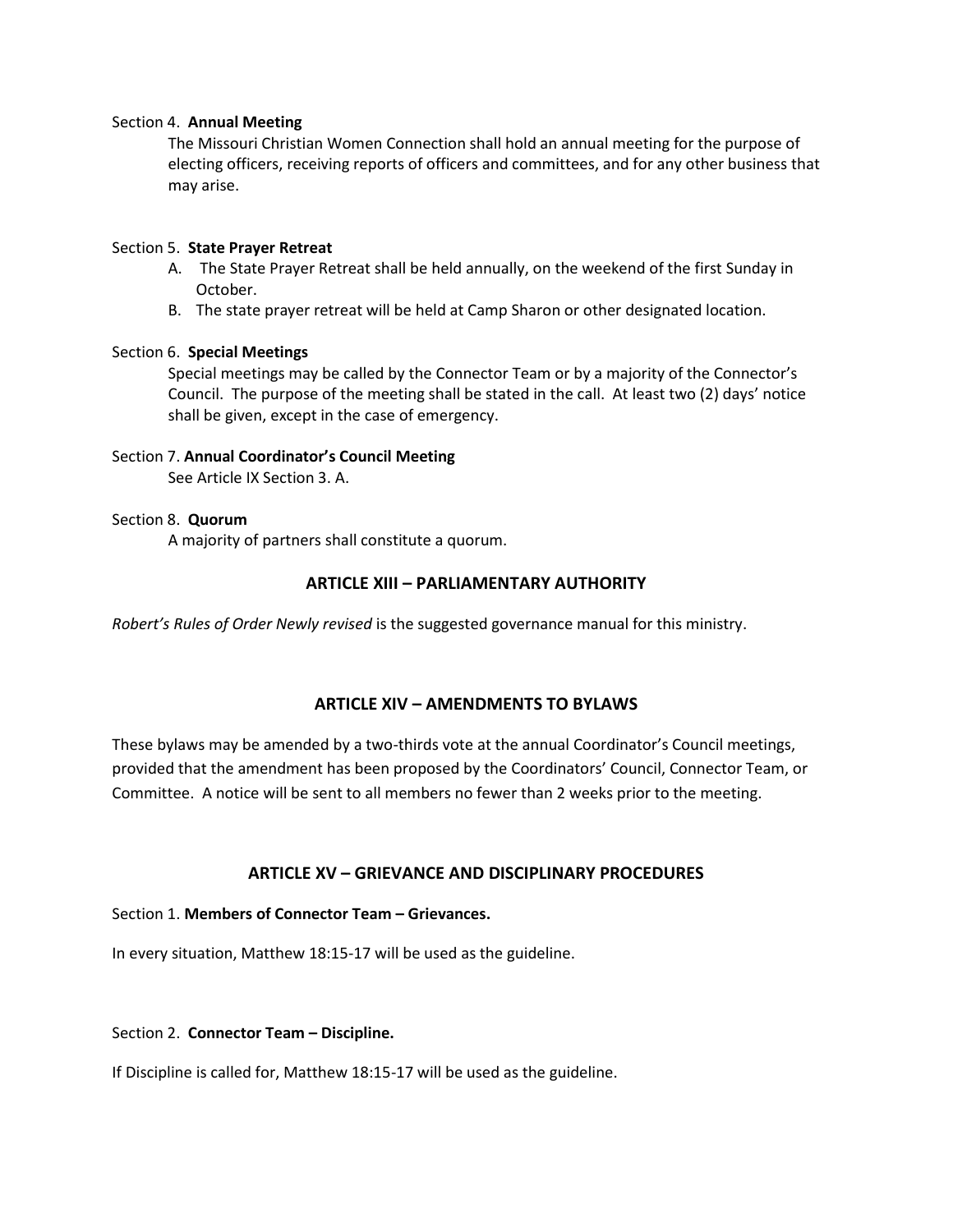### **ARTICLE XVI –DISSOLUTION**

In the event of dissolution of the Missouri Christian Women Connection organization and after payment of all liabilities, the organization (affiliation) shall be returned to National Christian Women Connection and net assets shall be distributed to the national organization of the Christian Women Connection (Anderson, IN).

## **ARTICLE XVII – ADOPTION**

These bylaws were adopted by the Coordinators' Council of the Missouri Christian Women Connection on the 2<sup>nd</sup> day of May, 2015.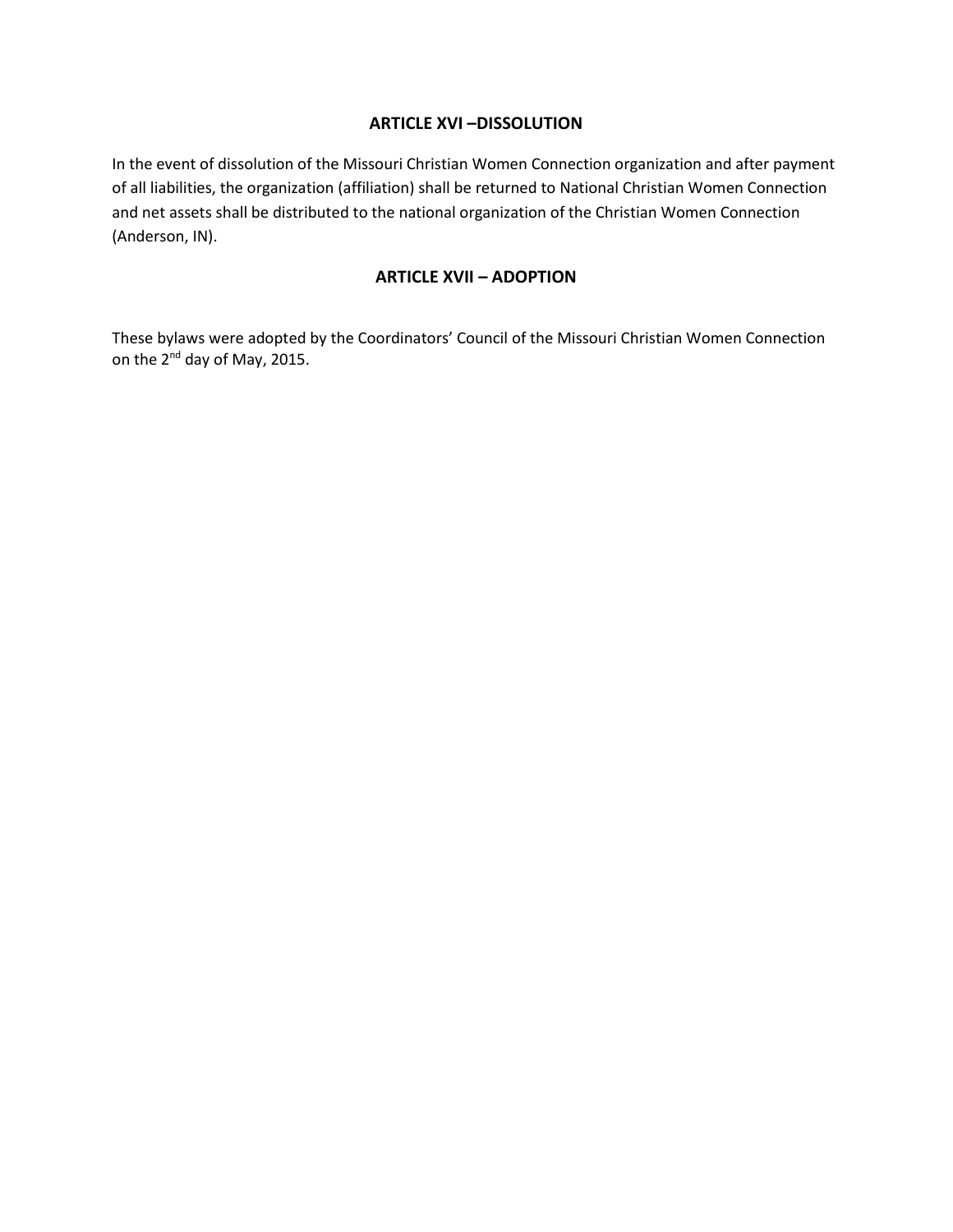## **Coordinator**

## **Purpose of Position:**

The Coordinator shall provide visionary leadership in all areas of the ministry. She shall maintain the long range goals of the ministry and promote the total ministry of Christian Women Connection.

She is the vision caster, morale builder and model of effective leadership for the entire ministry. She guides the group and seeks ways to better meet the needs of the women in the state.

- She shall be the executive officer and shall preside at all meetings of the Annual Assembly, The Connector Team and the Coordinators' Council.
- She shall be an ex-officio member of all committees, except the Nominating committee. The Coordinator as ex-officio of the committee has the privilege/right to make motions and vote on decisions. She is not counted as part of the quorum.
- She shall appoint a Parliamentarian, Historian and Women Clergy Connector.
- She shall appoint Standing and Special Committees.
- She shall appoint two members of the Connector Team to read and approve the Secretary's minutes within thirty (30) days following any Connector Team meeting, Coordinators' Council meeting and/or Annual Business meeting.
- She shall appoint a person to fill a vacancy for an unexpired term of office in consultation with the Executive Committee.
- She shall represent the ministry on the Christian Service Board for Missouri Ministries and give an annual report out at the MO Ministries General Assembly.
- She shall represent the ministry on the National Council of the Christian Women Connection and attend the annual National Council meeting.
- She is the contact for Local and National communications.
- She shall receive all officer reports and items as required for the Annual Convention Packet and oversee the preparation of this packet.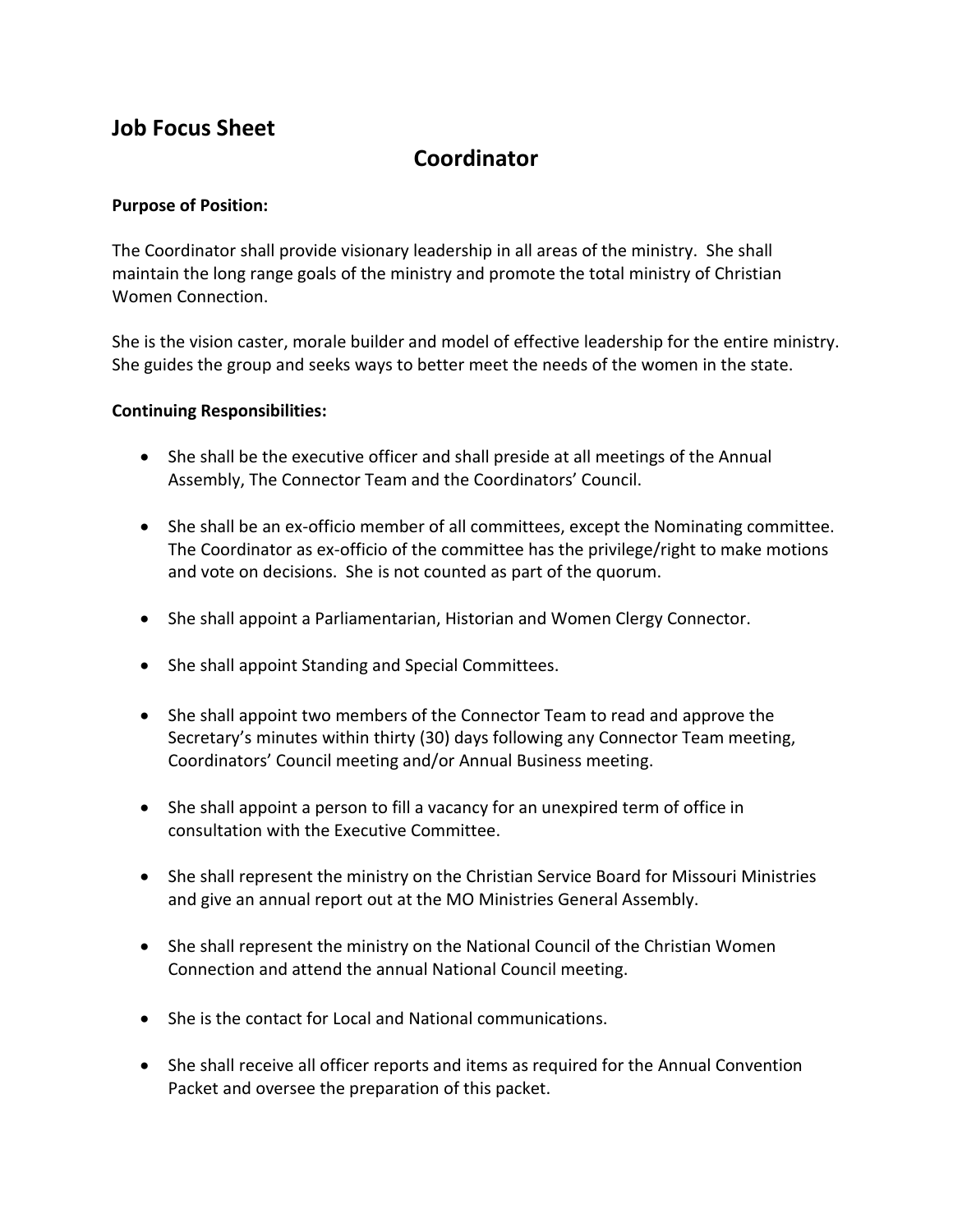## **Assistant Coordinator**

## **Purpose of Position:**

The Assistant Coordinator shall provide assistance to the Coordinator and Connector Team as requested. In the event the Coordinator is unable to fulfill her duties, the Assistant Coordinator shall assume the responsibilities.

She is the main support and encourager to the Coordinator. She helps cast the vision, build morale and model effective leadership for the entire ministry. Successful ministry requires a team spirit and an atmosphere of cooperation. A committed and supportive Assistant Coordinator gives strength and freedom to the Coordinator.

- She shall assist the Coordinator in promoting the total ministry of the organization.
- She shall assume the duties of Coordinator in the event of her absence.
- She shall maintain a current mailing list of all Missouri Church of God congregations and local groups/contacts.
- She shall be responsible for publicity of the Missouri Christian Women Connection.
- She shall oversee publishing of the Missouri Women In Touch newsletter to be issued in June and November of each year.
- She shall serve on the Bylaws Committee and will preside as chair unless this position is filled by the Parliamentarian.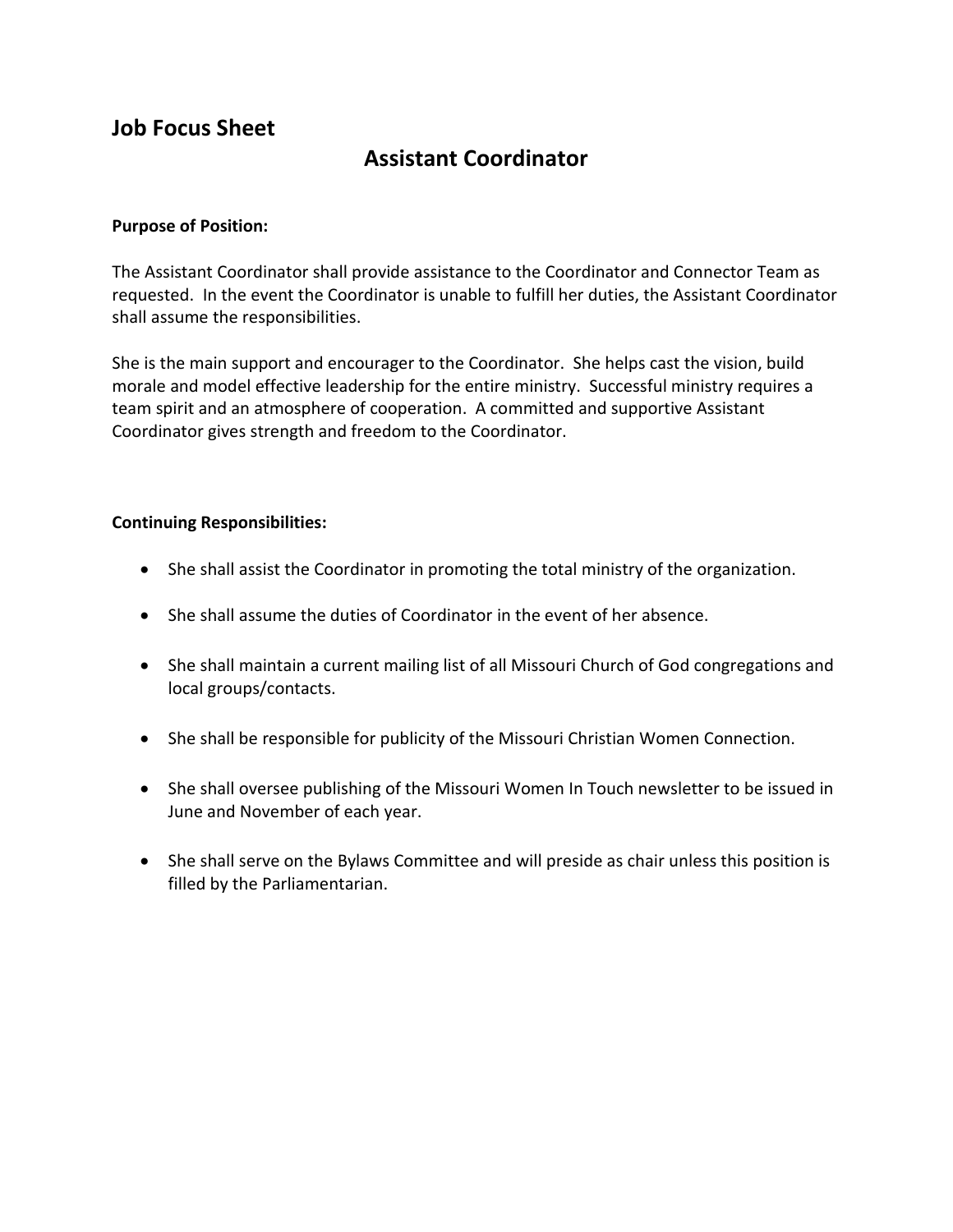# **Recording Secretary**

## **Purpose of Position:**

The Secretary shall provide the official written record of all business transacted in annual or special called meetings of the ministry. She shall provide the official written record of all business transacted in the Connector Team.

The Secretary is a vital member of the leadership team. She provides a history of the activity of the local ministry.

- She shall file a correct record of all minutes of the Connector Team, the Coordinators' Council and the Annual Business Meeting.
- She shall provide copies of such minutes and reports to the Connector Team and have them available to the Coordinators' Council upon request.
- She shall be knowledgeable to recent minutes in order to find the record of any given action.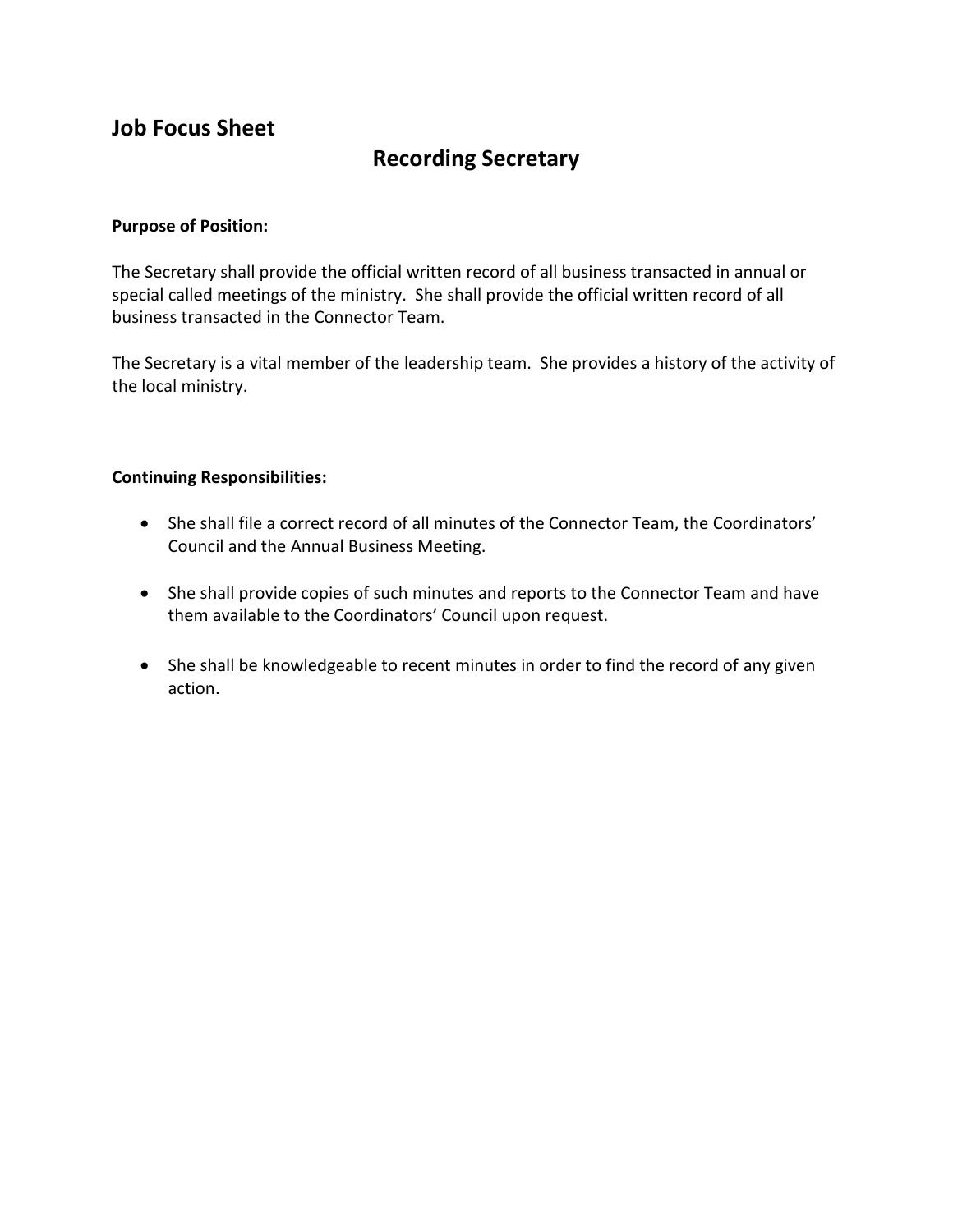## **Treasurer**

## **Purpose of Position:**

The treasurer shall provide for the disbursement, record and depositing of funds.

- She shall receive and receipt all monies of the organization.
- She shall be the custodian of the monies and shall deposit the same in the depository approved by the Connector Team in the name of the Missouri Christian Women Connection.
- She shall disburse the monies according to the adopted budget or other order of the Coordinators' Council or Connector Team.
- She shall be responsible to balance the bank account monthly.
- She shall present an up-to-date financial report including receipts, disbursements and fund balances at each meeting of the Connector Team and shall make a full statement at the Annual Assembly.
- She shall send contributions monthly to the national Christian Women Connection office.
- She shall be responsible to submit the annual records to the audit committee following the annual convention.
- She shall serve on the Finance Committee
- At the bank, the signature of the Treasurer and one other member of the Connector Team shall be recorded, one of which must be signed to every check.
- She shall receive local partnership rosters and forward copies to the Coordinator and Relationship Connector.
- She shall act as registration receiver for state convention and state prayer retreat.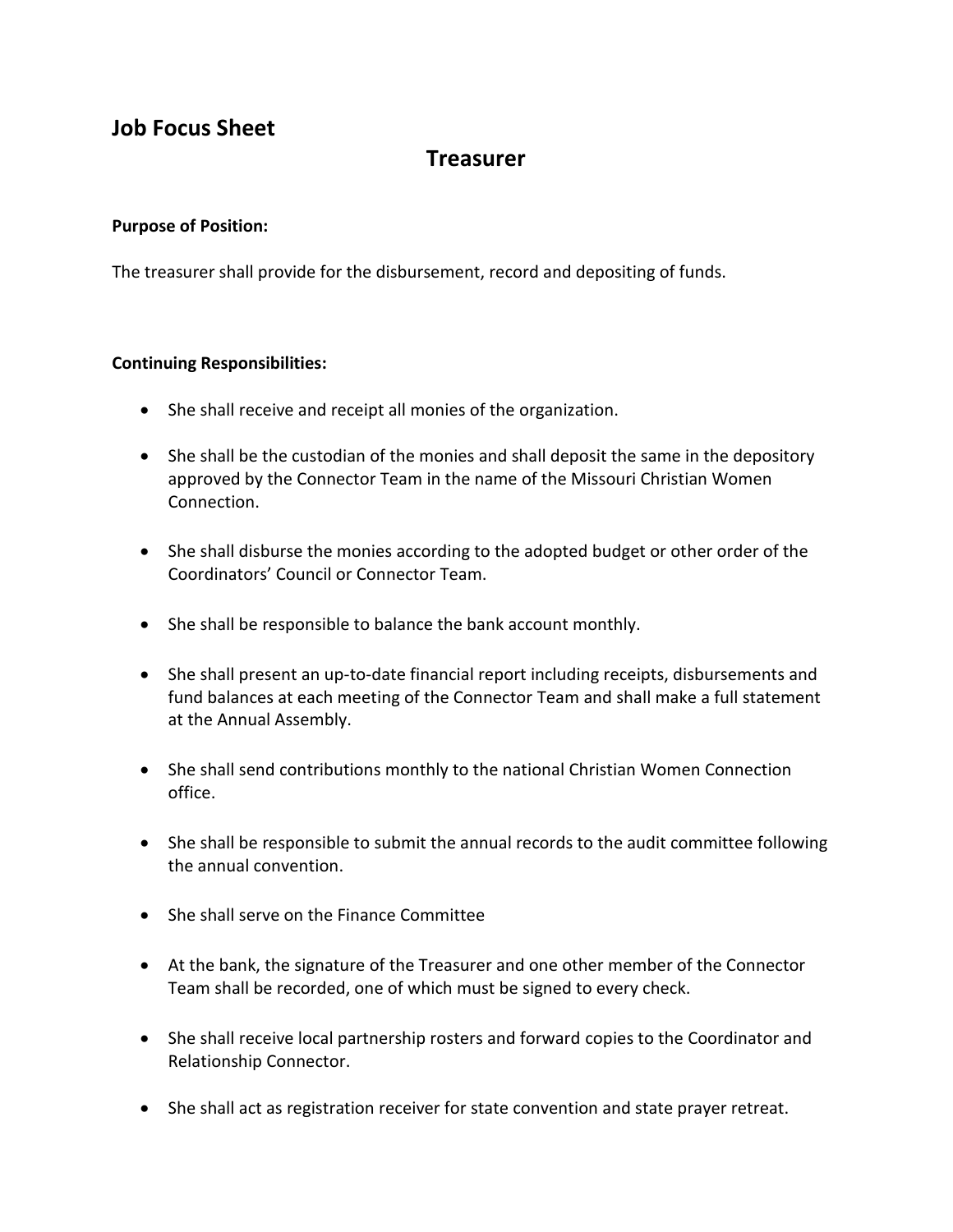# **Parliamentarian**

## **Purpose of Position:**

The parliamentarian shall advise and educate to proper parliamentary procedure.

- She shall advise and educate the membership on proper parliamentary procedure.
- She shall maintain a list of current Policies of the Missouri Christian Women Connection, adopted by the Connector Team.
- She shall maintain independent lists of motions and subsequent actions, if any, by the Connector Team.
- She shall serve on the Bylaws Committee and will preside as chair unless this position is filled by the Assistant Coordinator.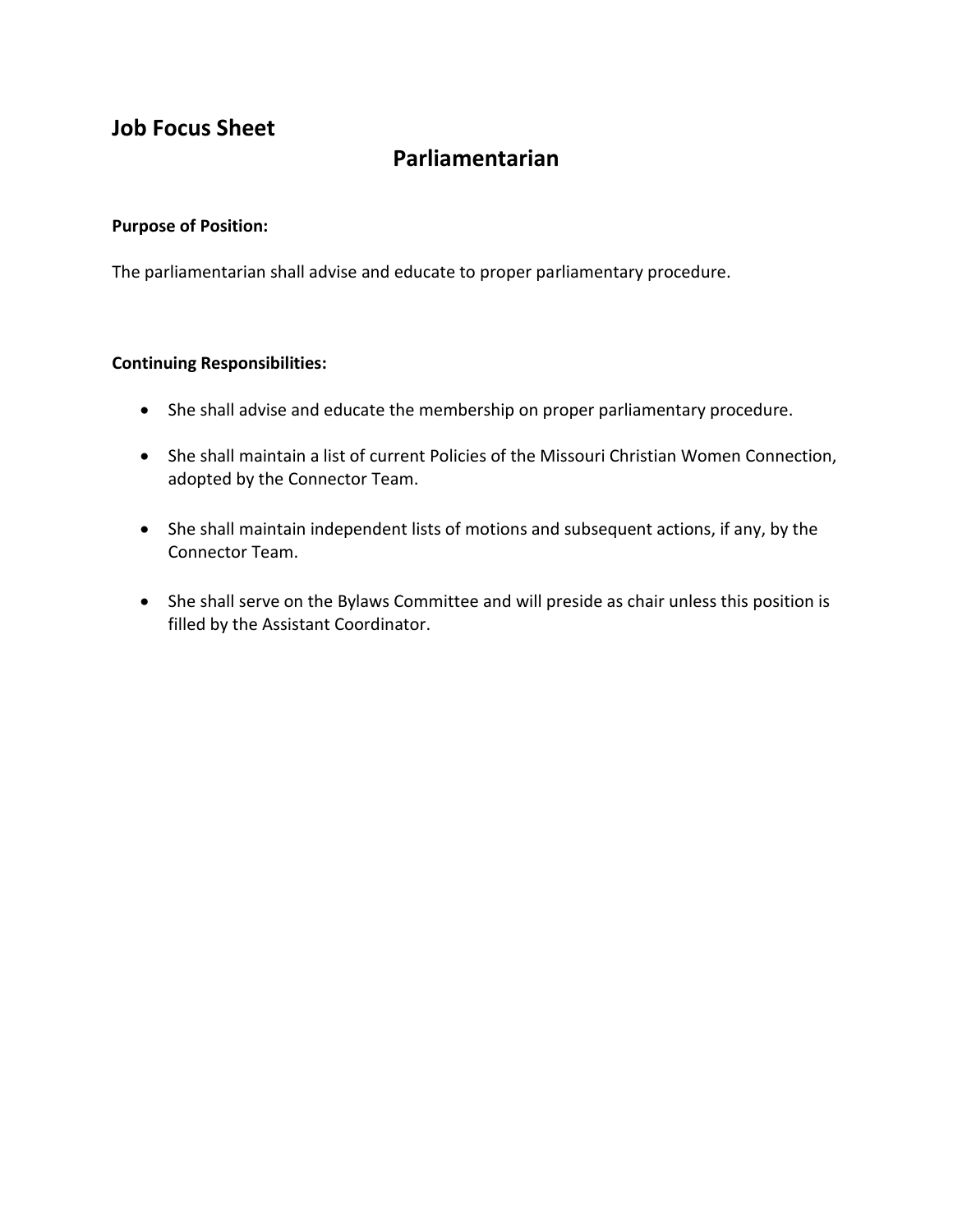## **Finance Coordinator**

### **Purpose of Position:**

The Finance Coordinator shall provide leadership in promotion of the budget and all special finance projects of the state and national ministry.

A successful ministry requires financial support. She motivates and leads the group in raising funds.

- She shall help to prepare the local budget for recommendation to the Connector Team and the Coordinators' Council for approval and adoption.
- She shall work with the Service Coordinator to recommend fund-raising according to the adopted budget.
- She shall keep informed of the ministry opportunities and finance projects distributed by the national office of Christian Women Connection.
- She shall serve as Chair of the Finance Committee.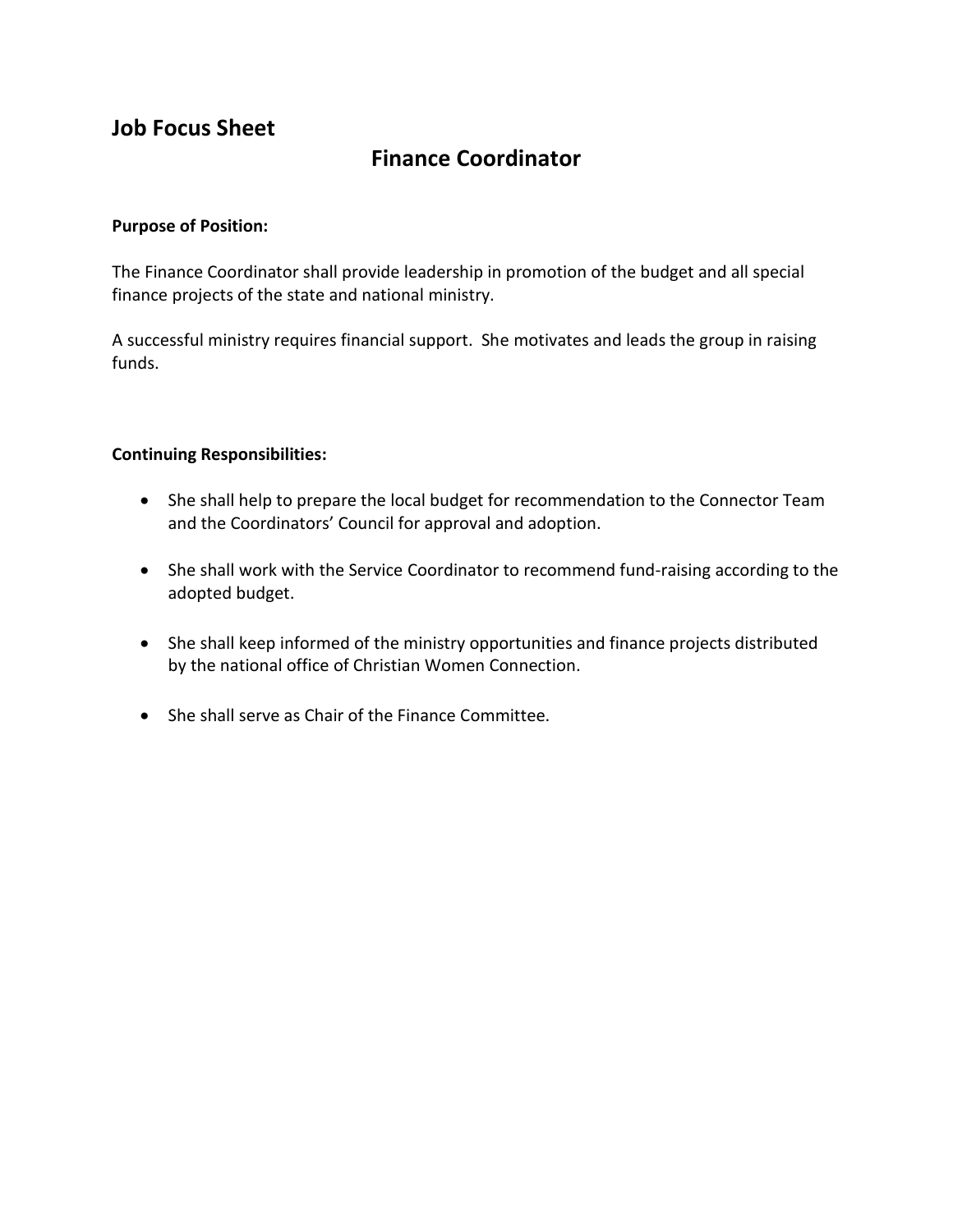## **Service Connector**

## **Purpose of Position:**

The Service Coordinator shall provide leadership in promotion and coordination of mission work and service projects.

She ensures that the state ministry is a missional group that continually seeks ways to serve the community and the world. The Service Connector is a catalyst for putting hands and feet to the gospel.

- She shall be knowledgeable of the procedures, function, format and mission of the local, state and national ministries.
- She shall promote the mission and service projects of the state ministry.
- She shall recommend service ideas to the Connector Team and ways the ministry can engage the communities in the state.
- She shall work with the Finance Coordinator to recommend fund-raising according to the adopted budget.
- She shall stay informed regarding the Living Link Missionaries and Children of Promise sponsored children supported by the State.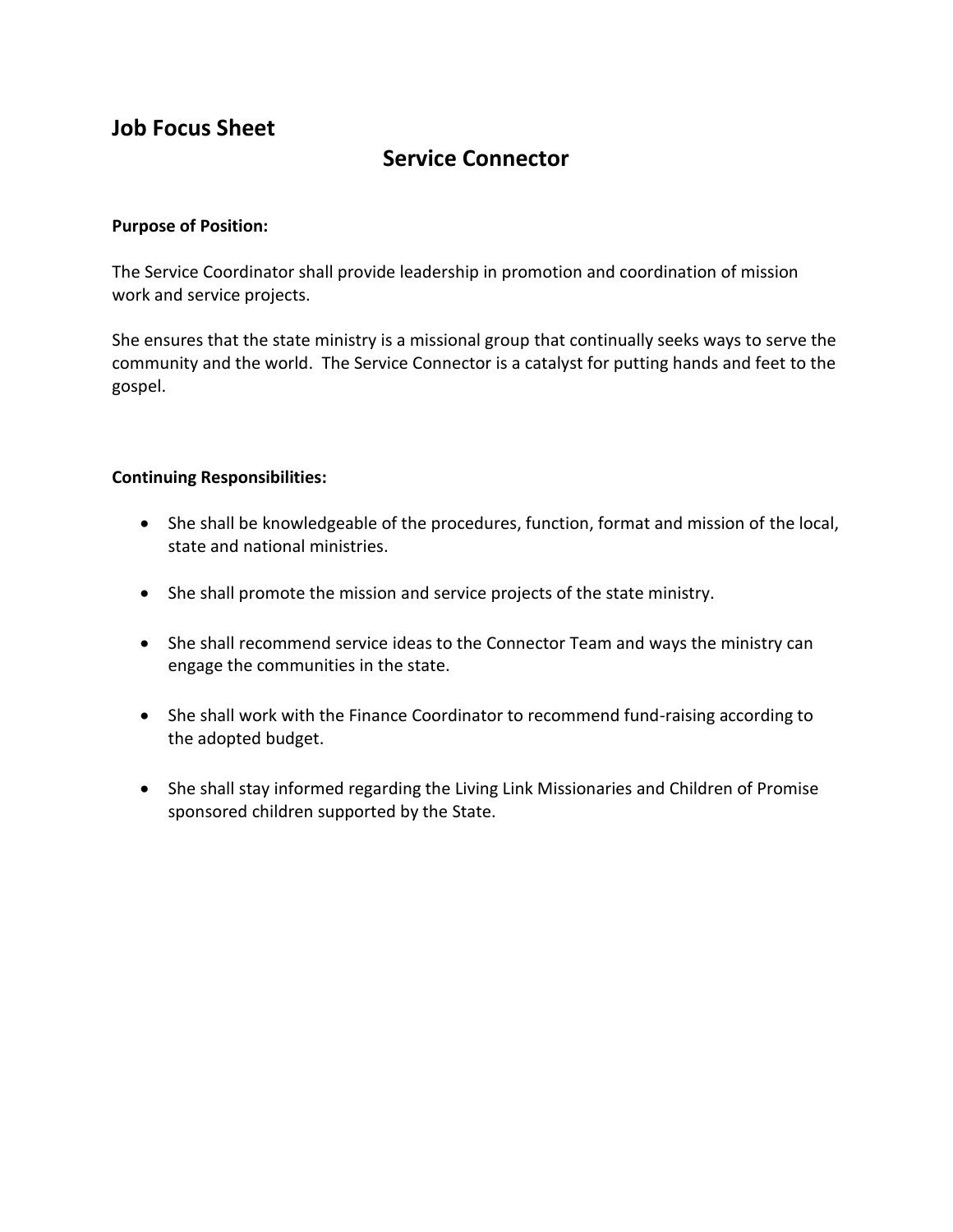## **Relationship Connector**

## **Purpose of Position:**

The Relationship Connector shall provide leadership in connecting the local group to other women's groups and coordinating mentoring ministries.

A successful ministry builds sisterhood and friendships. Women should have a safe place to meet new people and to grow as friends in Christ. The Relationship Connector is a catalyst of camaraderie.

- She shall be knowledgeable of the procedures, function, format and mission of the local, state and national ministries.
- She shall promote relationship through special events and mentoring programs.
- She shall be a bridge builder and able to connect women with each other.
- She shall promote hospitality and a spirit of welcome in the state ministry.
- She shall receive a copy of the local partnership rosters, maintain a current list of Partnerships and report out to Connector Team at each meeting.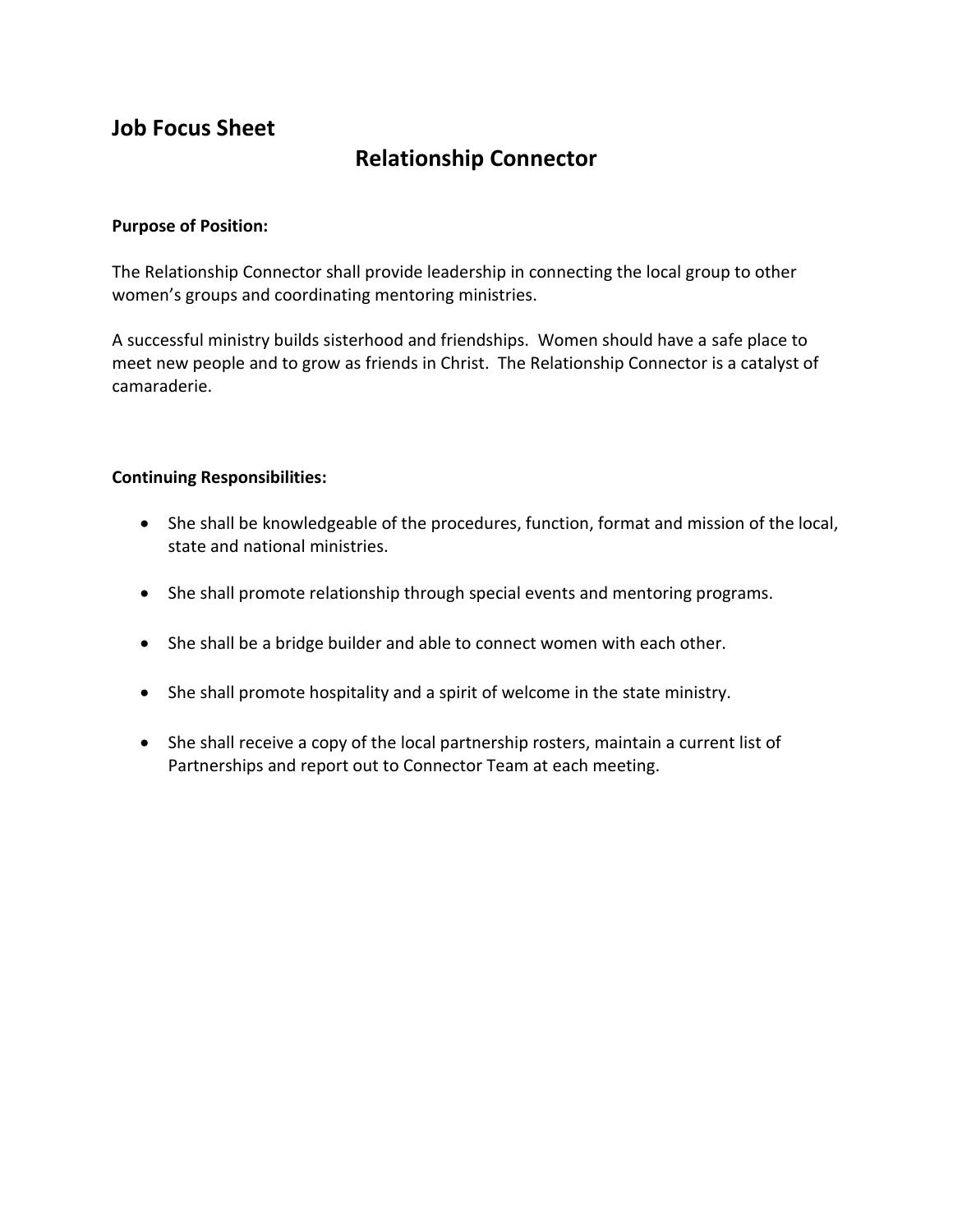## **Spiritual Development Connector**

## **Purpose of Position:**

The Spiritual Development Connector shall provide guidance in implementing written programming and events.

A successful ministry helps women grown in their faith and become better disciples. She is a catalyst of learning, spiritual growth and sisterhood within the state group.

- She shall be knowledgeable of the procedures, function, format and mission of the local, state and national ministries.
- She shall keep informed of the ministry opportunities, programming and leadership development material distributed by the national office of Christian Women Connection.
- She shall promote the programming and events of the state group.
- She shall coordinate the annual State Prayer Retreat.
- She shall preside as Chair of the Programming Committee.
- She shall recommend programming material and resources to the Local groups.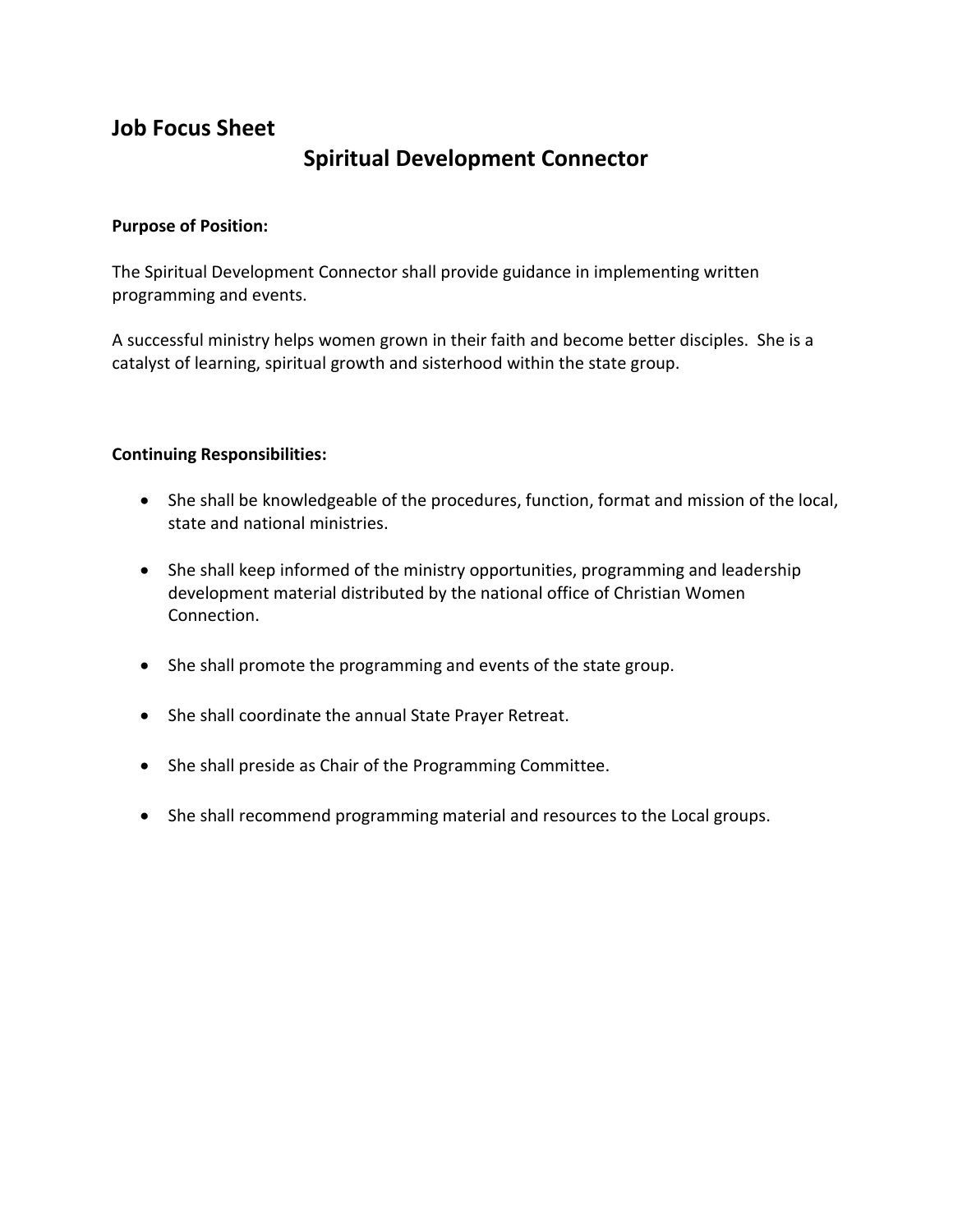## **Historian**

## **Purpose of Position:**

The Historian is responsible to maintain a historical record of the ministry.

- She shall be knowledgeable of the procedures, function, format and mission of the local, state and national ministries.
- She shall be responsible for capturing photos of all state events.
- She shall provide photos as requested to the Assistant Coordinator for publicity/newsletters.
- She shall maintain a state History book documenting the history of activities and officers to be displayed each year at the annual state convention.
- She shall be a support to the local historian and recognize those that share their history book at the state convention.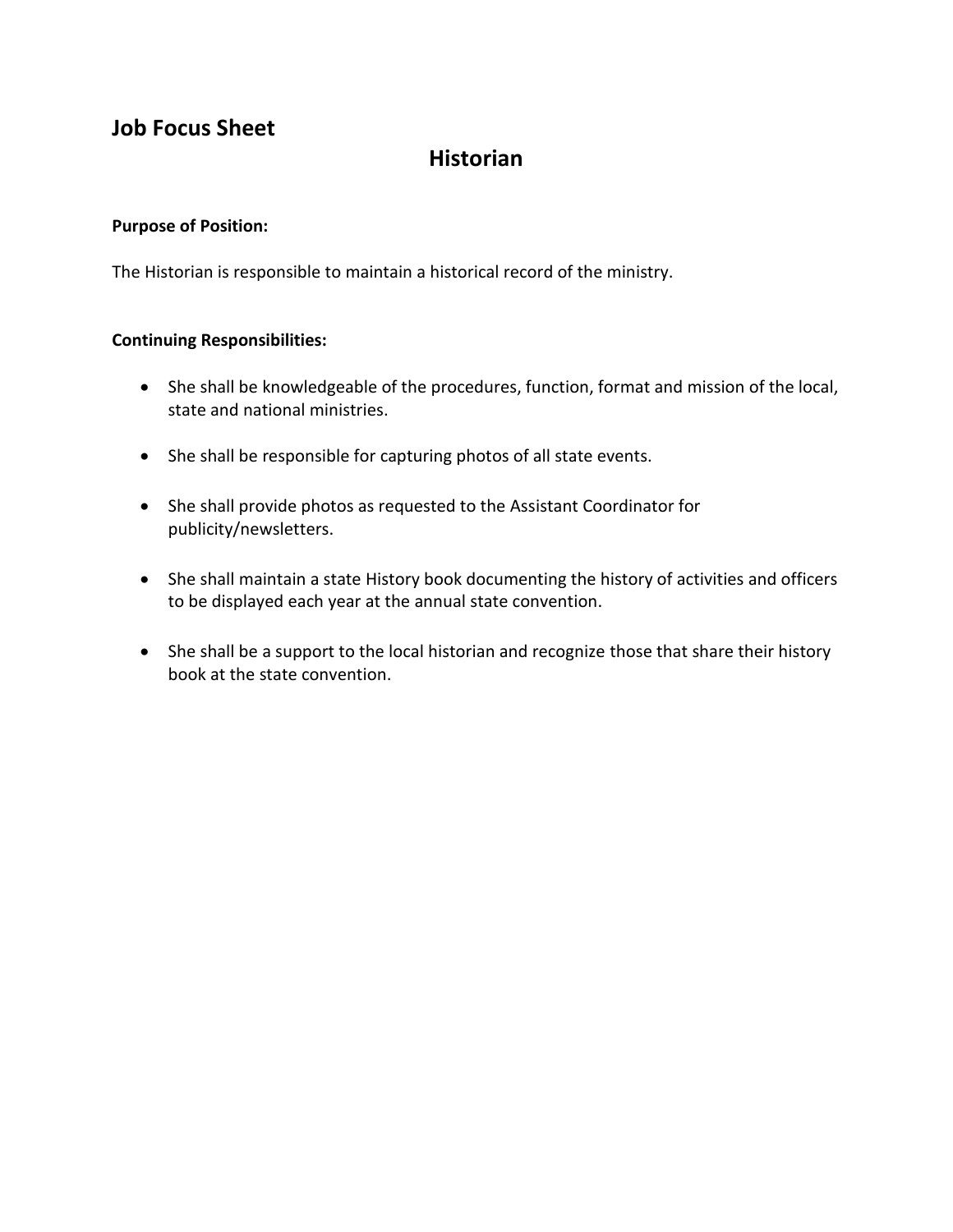## **Women Clergy Connector**

## **Purpose of Position:**

The Women Clergy Connector shall provide leadership in promotion of the women in vocational ministry and offer a voice as one called to the ministry.

She is important because the Church of God supports and encourages women in ministry. The state women's group should be one place where women clergy can use their gifts and find support. The position gives a voice to those women.

- She shall be knowledgeable of the procedures, function, format and mission of the local, state and national ministries.
- She shall support women in ministry and those feeling called to ministry.
- She shall recommend ways to equip women for ministry in the state group.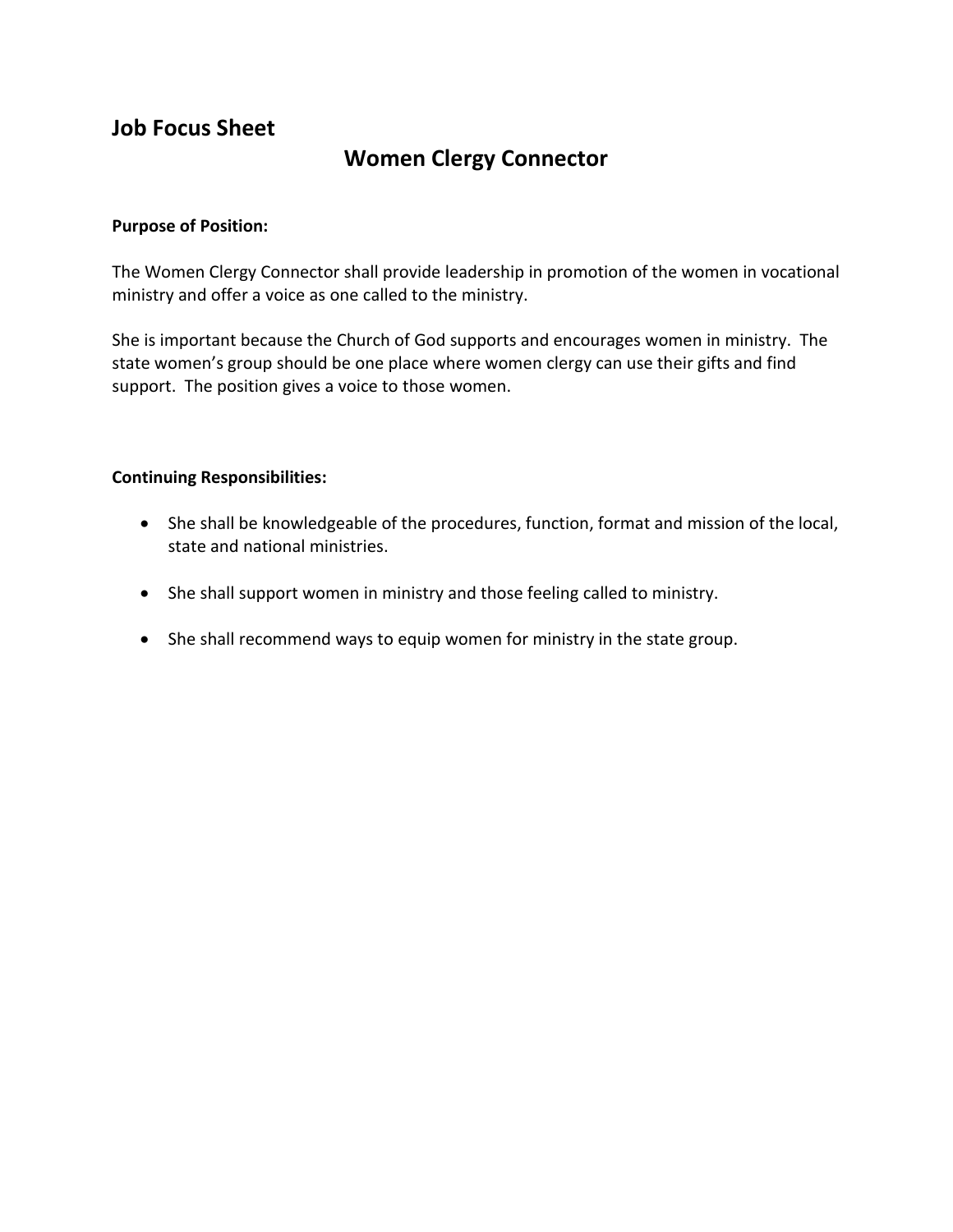# **Pastor Connector State Coordinator – Missouri Ministries**

## **Purpose of Position:**

The Pastor Connector shall be the State Coordinator of Missouri Ministries to ensure the state group is following the mission of Missouri Ministries and the local congregations.

This position is important because the women's ministry is one part of the greater State Ministry and as such, should follow the mission and vision of the church.

- They shall be knowledgeable of the procedures, function, format and mission of the local, state and national ministries.
- They shall keep informed of programming and events of the state women's ministry.
- They shall provide input as needed to ensure the state women's ministry is following the mission of Missouri Ministries.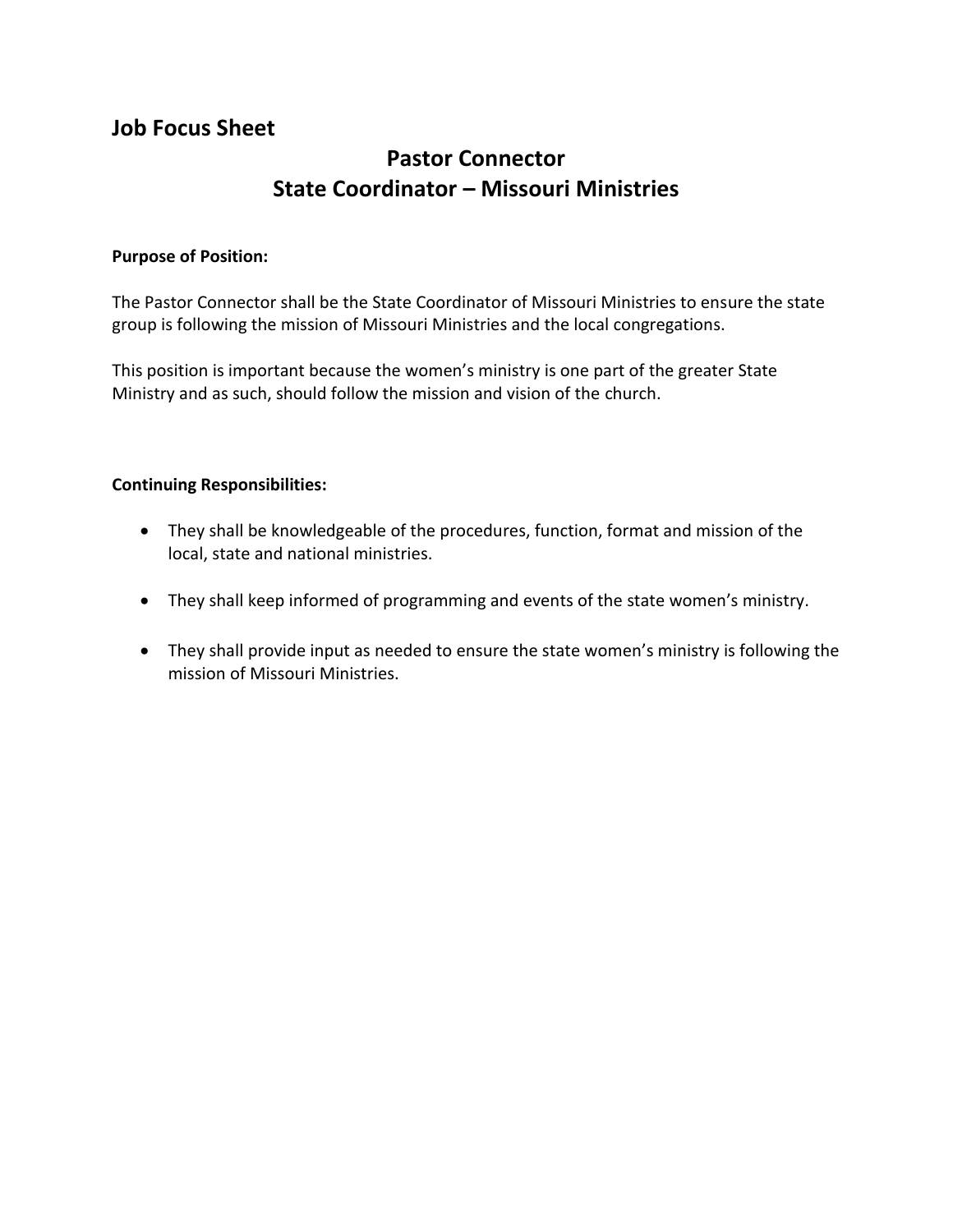## **Nominating Committee**

## **Purpose of Position:**

The purpose of the Nominating Committee is to identify and recommend for nomination individuals qualified to serve on the Connector Team.

The Nominating Committee shall consist of three or five members and shall annually elect its chair from its membership.

- The committee shall be knowledgeable of the procedures, function, format and mission of the local, state and national ministries.
- The committee shall present one name for each office.
- The committee shall select the most qualified person for office.
- The committee shall secure a recommendation from each candidate's pastor.
- The committee chair shall present a ballot to the Connector Team at the last meeting of the fiscal year.
- The committee chair shall present the final ballot at the Annual Business Meeting.
- Nominations from the floor shall be accepted with the prior written consent of the nominee, and a recommendation from the nominee's pastor.